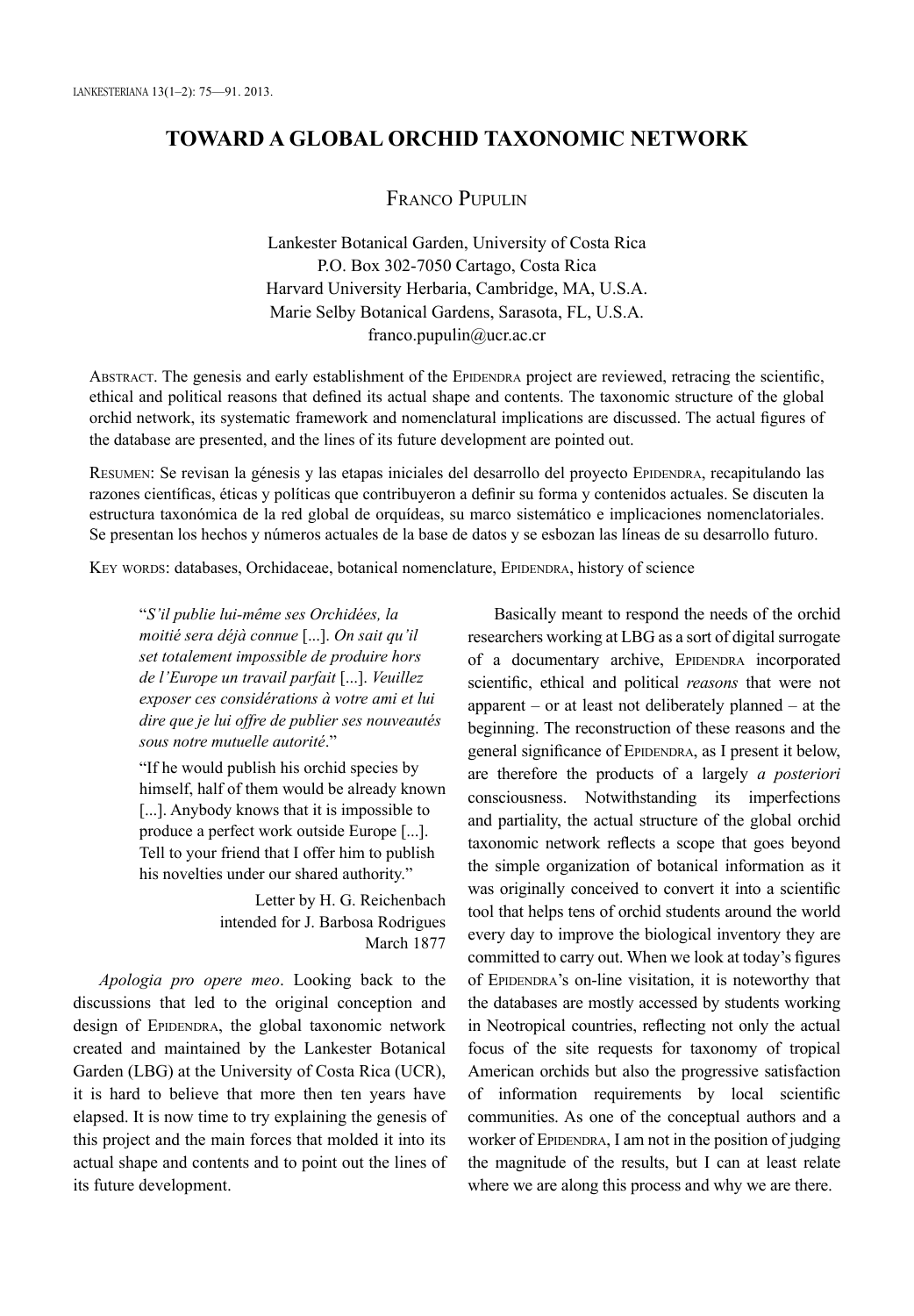# **An exemplary story**

In 1840, as a worldwide recognized specialist in Brazilian botany, Carl Friedrich Philipp von Martius began editing *Flora Brasiliensis*, a monumental work for which he sought the assistance of the most distinguished botanists of the time to write monographic treatments of various families. When the work was eventually concluded by Ignacio Urban in 1906, 65 naturalists had contributed to the *Flora*: 38 German botanists, five Austrians, five British, five Swiss, four French, two Belgians, two Danes, two Czechoslovaks, a Dutch and a Hungarian (Mello Leitão 1937). None of the contributors was a Brazilian.

Concerning orchids, however, Brazil had then a distinguished student, João Barbosa Rodrigues (Fig. 1A), who in 1870 had presented a work in three volumes with descriptions in Latin and French of hundreds of new orchid species. A copy of the still unpublished work was sent in 1871 to August Endlicher – Martius' successor as the main editor of the *Flora Brasiliensis* –

who, in turn, showed Barbosa Rodrigues' manuscript to Heinrich Gustav Reichenbach (Fig. 1B), the botanist in charge of Orchidaceae. It was obvious that a reasonable treatment of the orchid flora of Brazil was impossible without the specimens and field notes by Barbosa Rodrigues, and Reichenbach tried to obtain them. When in 1877 Barbosa Rodrigues eventually sent to press his "*Genera et species orchidearum novarum*", he published the extract of a letter by Reichenbach directed to his friend Anders Fredrik Regnell (Barbosa Rodrigues 1877). With a tone that one could see as coldly cynical – or crudely honest – the German professor asked Regnell to convince Barbosa Rodrigues to give up its publication, adducing the impossibility for a Brazilian botanist to publish an accurate work without access to the types and literature only available in Europe (Fig. 2). Reichenbach's crude realism illustrates a scientific situation common during the nineteenth century – general aversion to having scientific efforts carried out locally (Neiva 1929; Sá 2001).



FIGURE 1. Two great orchidologists. A — The Brazilian João Barbosa Rodrigues (1842–1909), lately Director of the Rio de Janeiro Botanical Garden. B – The German Heinrich Gustav Reichenbach (1823–1889), Professor of botany and Director of the botanical gardens at Hamburg University.

LANKESTERIANA *13(1–2), August 2013.* © *Universidad de Costa Rica, 2013.*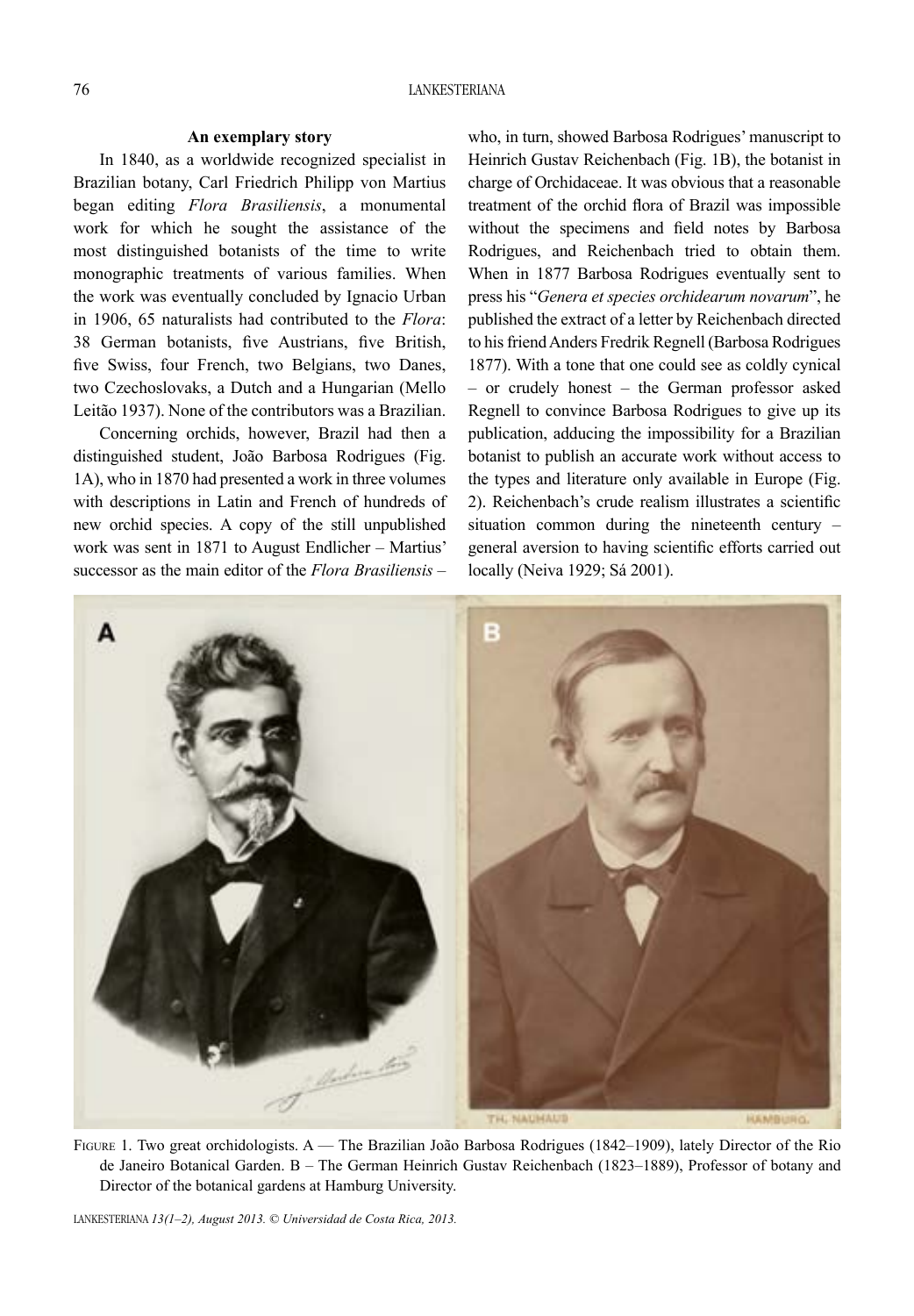« Mon cher Dr. Regnell.

« Ma lettre d'aujoud'hui a pour objet de vous parler de M. Barbosa Rodrigues. J'aime à constator que ses études sont parfaites, mais dans l'état où en sont les choses, nous pourrions nous entr'aider l'un l'autre. S'il publie luimême ses Orchidées, la moitié sera déjà connue, il éviterait ce double emploi en apportant en Europe ses types nouveaux et ainsi personne ne pourrait prouver le contraire. On sait qu'il est totalement impossible de produire hors de l'Europe un travail parfait, j'en excepte pourtant le Dr. Assa Grey, en ce qui a rapport à la flore des Etats-Unis. Les botanistes de l'Inde, eux-mêmes, n'y sont pas parvenus; ainsi le Dr. Tivaits a fait son ouvrage avec le Dr. Hooker, de Kew et avec moi. Veuillez exposer ces considérations à votre ami et lui dire que je lui offre de publier ses nouveautés sous notre mutuelle autorité. Il pourra être certain alors que son ouvrage sera très-appréció, et étre assuré d'aller en avant d'un autre pas qu'il ne pourrait le faire seul. Ayez l'obligeance de m'envoyer tout de suite sa décision et de présenter l'assurance de ma considération à mon compagnon en affection pour les plantes. »

Hambourg, 22 Mars 1877. 2, Caroliner Strats.

FIGURE 2. Extract from the letter by Reichenbach to Regnell, dated 22 March 1877 (from Barbosa Rodrigues 1877).

H. J. REICHEMBACH.

It is a fact that the essential information on the identity of the organisms native to the biologically richest regions of the planet was mostly stored in Europe, and Reichenbach himself (cited in Barbosa Rodrigues 1877) considered as the only exception to this rule the herbarium of North American plants gathered at Harvard by Professor Asa Gray. Study of the biological diversity in the tropical regions has been traditionally hampered by the lack of an appropriate information system – including plant museums and modern herbaria – and the absence of significant historical libraries. This has been an impediment to a vaster documentation of biological variation, which is required for a full understanding of living diversity, ecosystem dynamics and their conservation.

If one looks at the botanical institutions that played an important role in global documentation of plant diversity until the end of nineteenth century, it is easy to see that they were almost exclusively located in those European countries that had a significant colonial history (Fig. 3A) as a result of the scientific and economic interests they had in the exploration

and exploitation of their overseas possessions. Half a century later, botanical predominance spread across the Atlantic to include several distinguished institutions in North America and a few other research centers across the world, mostly in the cultural areas where English was spoken. A simple view of the "world map of botanical excellence" in the first half of the twentieth century (Fig. 3B) clearly reveals that the countries lying in the tropical regions of the Earth, which we could define as "culturally young" areas, are completely absent from this scene. Until the last decades of the second millennium, botany in general, and more specifically the building and maintenance of large repertoires of specimens, books and other materials necessary for the interpretation of plant diversity, largely remained a business of developed countries.

v

Of the almost 400,000 plants species recorded on Earth, three quarters live in the tropical regions, where rain forests support the greatest diversity of living organisms and the inventory of orchid diversity is incomplete. The paradox, however, is that while a better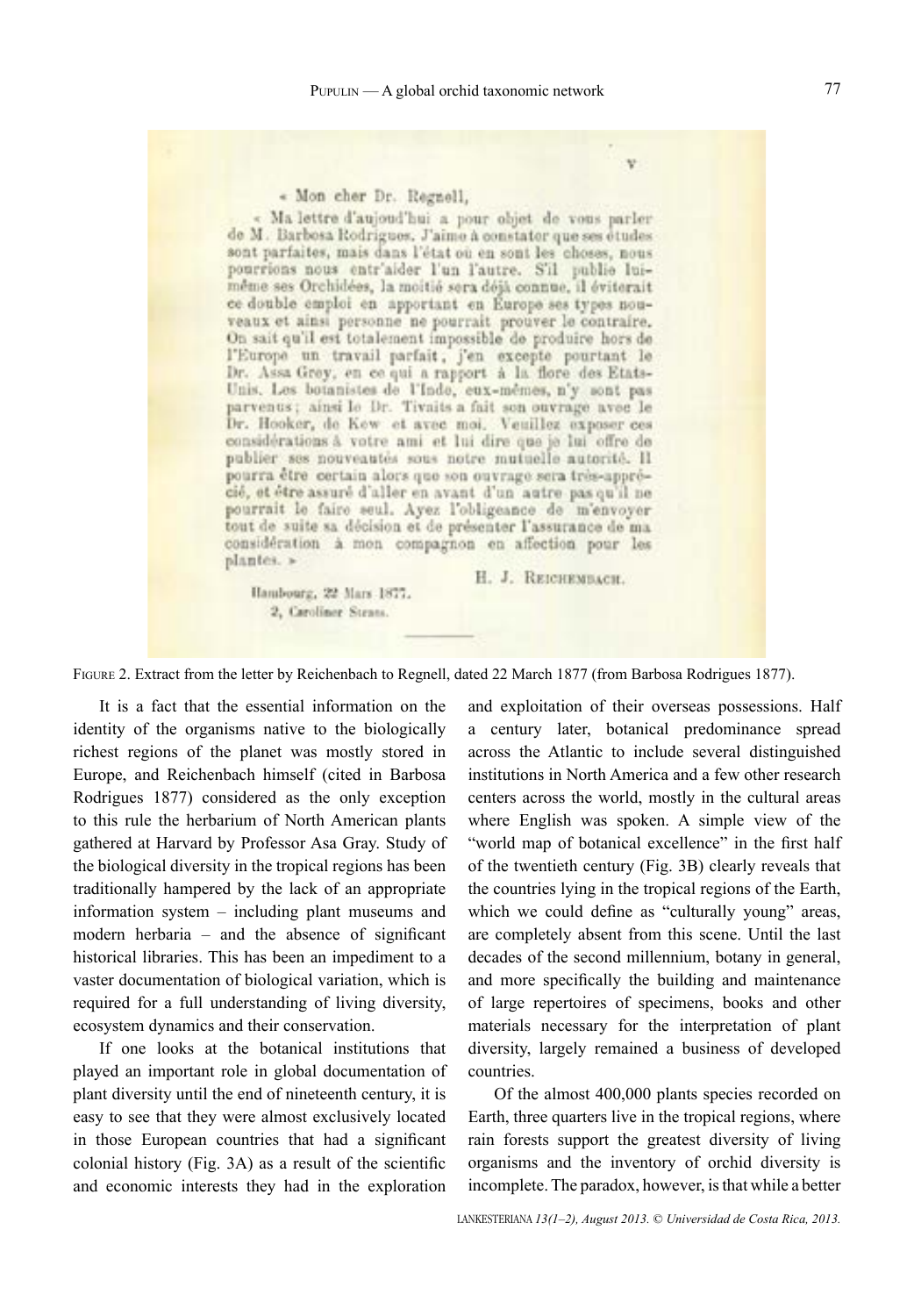

FIGURE 3. Important centers for plants documentation of global interest. A – During the second half of nineteenth century. B – In the first decades of twentieth century. The red areas on the map correspond to regions with tropical vegetation.

documentation system is needed for the identification, comparison and management of the much more diverse tropical floras, and the need for floristic research in the tropics is greater than at any other time in modern history, most of the essential documents and the globally important collections necessary for the interpretation of floristic mega-diversity are stored in developed countries of the temperate regions (Fig. 4). The history of orchidology in Costa Rica is a perfect example of this paradox.

# **Naturalists and botanists**

Costa Rica is well known as one of the richest regions in the world in plant species and – at least compared to other floristically diverse areas – a well botanized country. Knowledge of the Costa Rican flora was largely attributable to the continuous presence of a varied group of resident naturalists who carried out

botanical exploration and collection since the second half of the nineteenth century. The list of naturalists who lived in Costa Rica begins with the Germans Carl Hoffmann (1833–1859) and Alexander von Frantzius (1821–1877), followed by Auguste R. Endrés (1838– 1875), French by birth but German by culture, and the Swiss Richard Pfau (-1897), who established an orchid firm in San José around 1870. During the 1870s the Swiss Henri Francois Pittier (1857–1950) and Pablo Biolley (1861–1908) came to Costa Rica, who were soon joined at the Instituto Físico-Geográfico and the Costa Rican Museo Nacional by Adolphe Tonduz (1862–1921), another Swiss, the German brothers Alexander Curt (1881–1971) and Alfred Brade (1867– 1955), the Alsatian Carl Wercklé (1860–1924), and the Costa Ricans Anastasio Alfaro (1865-1951), Alberto Manuel Brenes (1870–1948) (Fig. 5A), and the young Otón Jiménez (1895–1988) (Fig. 5B). Together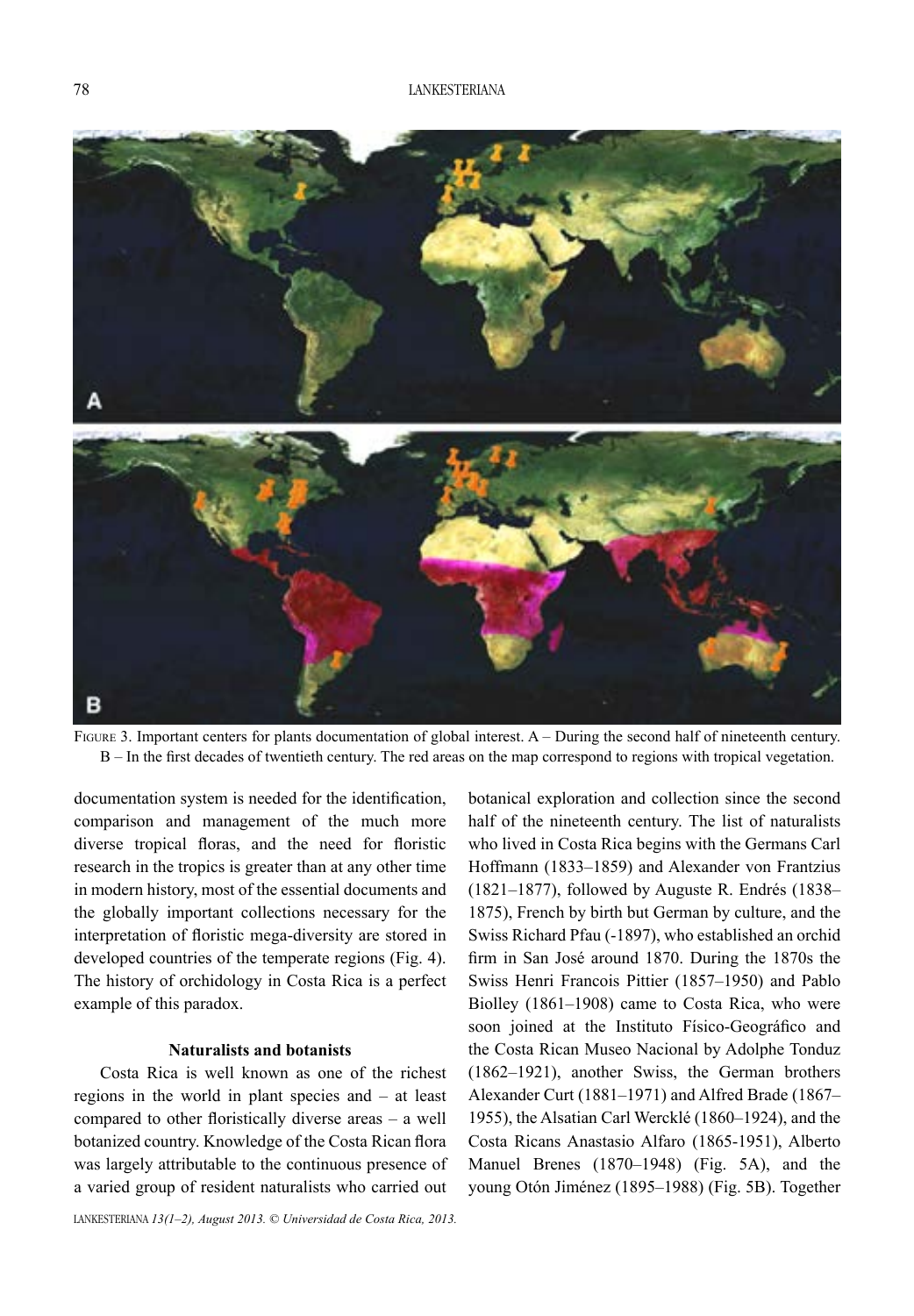

Figure 4. Number of plant species versus number of stored type specimens in tropical and developed countries.

they formed a herbarium that, at the beginning of the twentieth century, "was unequalled below the Río Grande del Norte" (Standley 1937). Under the unselfish patronage by Amparo López-Calleja de Zeledón (1870–1951), most of them also contributed specimens to be sent for determination in Europe. Then, during the first decades on twentieth century, the list includes the British Charles Herbert Lankester (1879–1969) (Fig. 5C), his good friend and companion in botanical excursions, the Costa Rican Alfredo Sancho (1876–1929), and Juvenal Valerio Rodríguez (1900–1971) (Fig. 5D), who eventually became one of the founders of the Pan-American Agricultural School "El Zamorano" in Honduras (for a review of orchidrelated activities in Costa Rica until the mid-1900s, see Ossenbach 2009).

When studying the orchid specimens gathered by this trained group of individuals, it is evident that they were not collected randomly. They knew the orchid flora of Costa Rica, and selectively prepared specimens that were mostly unknown by science. Of the 165 orchid specimens collected by Wercklé and cited by Schlechter (1923) in his work on the orchid flora of Costa Rica, more than half (84) were new to science at the time of their discovery (Pupulin 2010). In the same work, Schlechter described 92 new species from the collections of Brenes alone (Barringer 1986). Among the orchid specimens sent by Lankester to his correspondents in Europe and in the United States, 113 were described as new species (Pupulin & Romero 2003). Considering that not a single orchid species from Costa Rica bears the authorship of Biolley, the Brade brothers, Brenes, Jiménez, Lankester, Pittier, Sancho, Tonduz, Valerio, and Wercklé, it is perhaps obvious to ask why they did not make the next logical step in botanical research – naming and describing their orchid collections. The answer is probably simple: they did not have access to types and other critical specimens, original literature and illustrations, etc. with which to compare their new findings. They had no other choice but to form small "scientific societies" with botanists of the developed world, who took charge of the scientific descriptions of the orchid flora of Costa Rica. Heinrich Gustav Reichenbach (Fig. 6A), Robert Allen Rolfe (Fig. 6B), Rudolf Schlechter (Fig. 6C), Oakes Ames (Fig. 6D) and Fritz Kränzlin permanently bound their names to the orchids of Costa Rica. It was inevitable that, within the framework of these societies, the role of the resident naturalists would be mostly interpreted and sometimes bitterly perceived — as that of "plants providers" or, simply, collectors. "*I begin to consider these cabinet-celebrities as vampires nourishing their inflated fame at the cost of the lifeblood of those poor fools they condescendingly call 'collectors*': these words were written in 1874 by A. R. Endrés, probably the greatest orchidologist who ever worked in Costa Rica (Ossenbach *et al*., in press).

Things were not substantially different in Costa Rica at the end of the millennium. The research carried out by Dora Emilia Mora-Retana, the first national academic orchidologist and director of LBG for over 25 years, was mostly done in cooperation with foreign students, notably John T. Atwood, who through his activity as the director of the Orchid Identification Center at the Marie Selby Botanical Gardens had access to modern herbaria and library facilities. Their common work culminated in the publication of the Maxillariine and Oncidiinae treatments for the *Flora Costaricensis* (Atwood & Mora-Retana 1999), the results of an advantageous and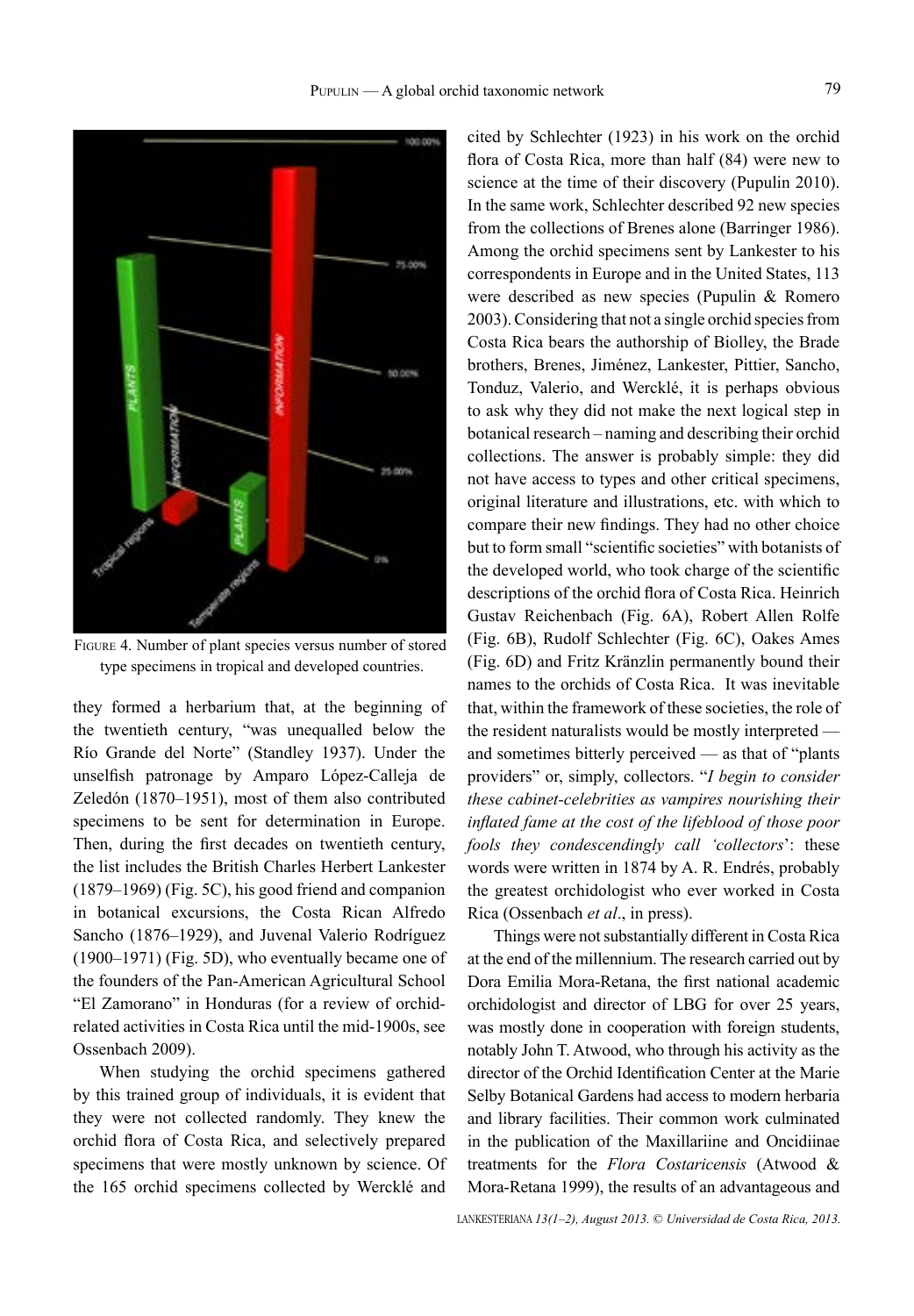

Figure 5. Naturalists who collected new orchid species in Costa Rica. A – Alberto M. Brenes. B – Otón Jiménez. C – Charles H. Lankester. D – Juvenal Valerio.

LANKESTERIANA *13(1–2), August 2013.* © *Universidad de Costa Rica, 2013.*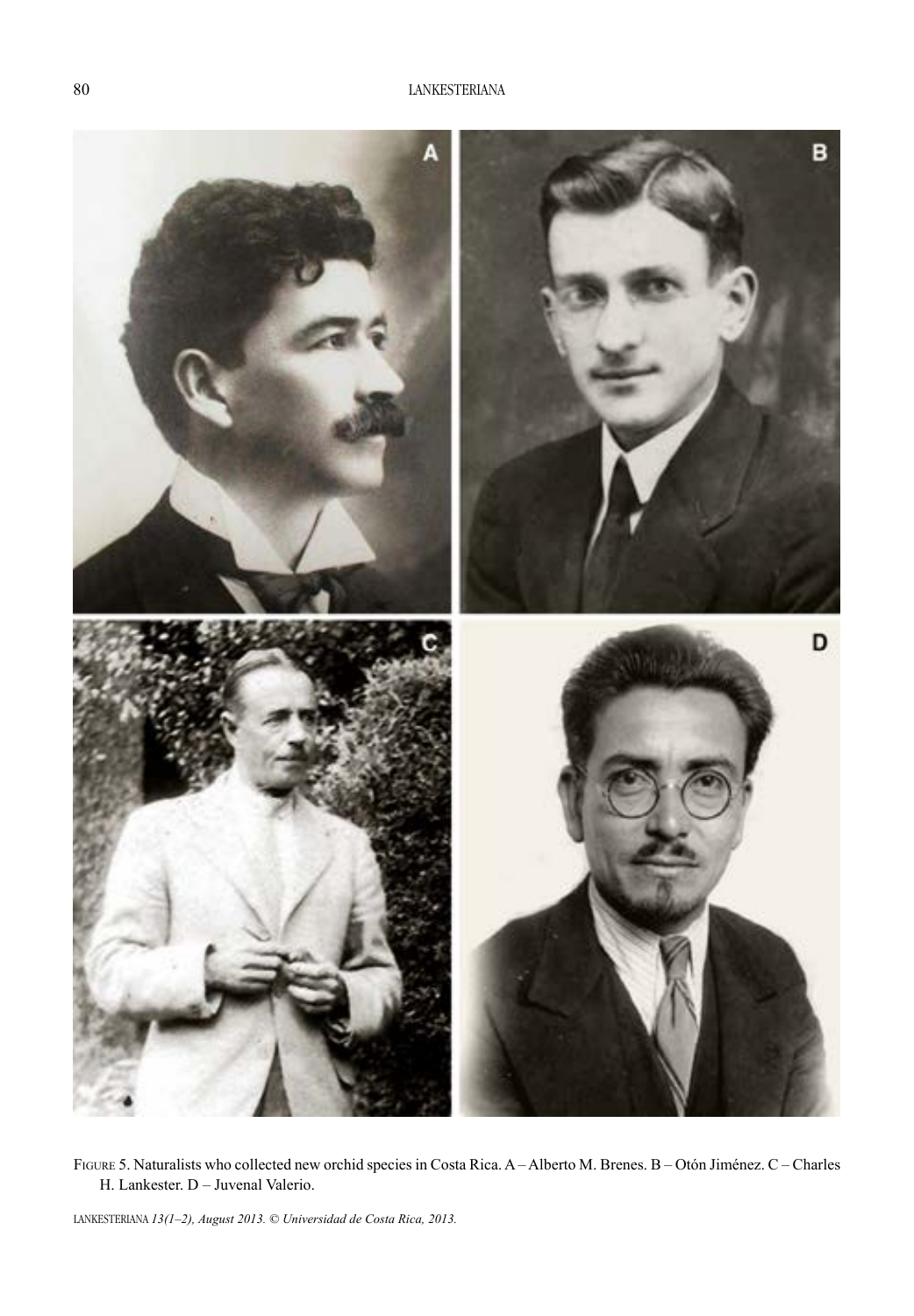

Figure 6. Botanists who described new orchid species from Costa Rica. A – Heinrich Gustav Reichenbach. B – Robert Allen Rolfe. C – Rudolf Schlechter. D – Oakes Ames.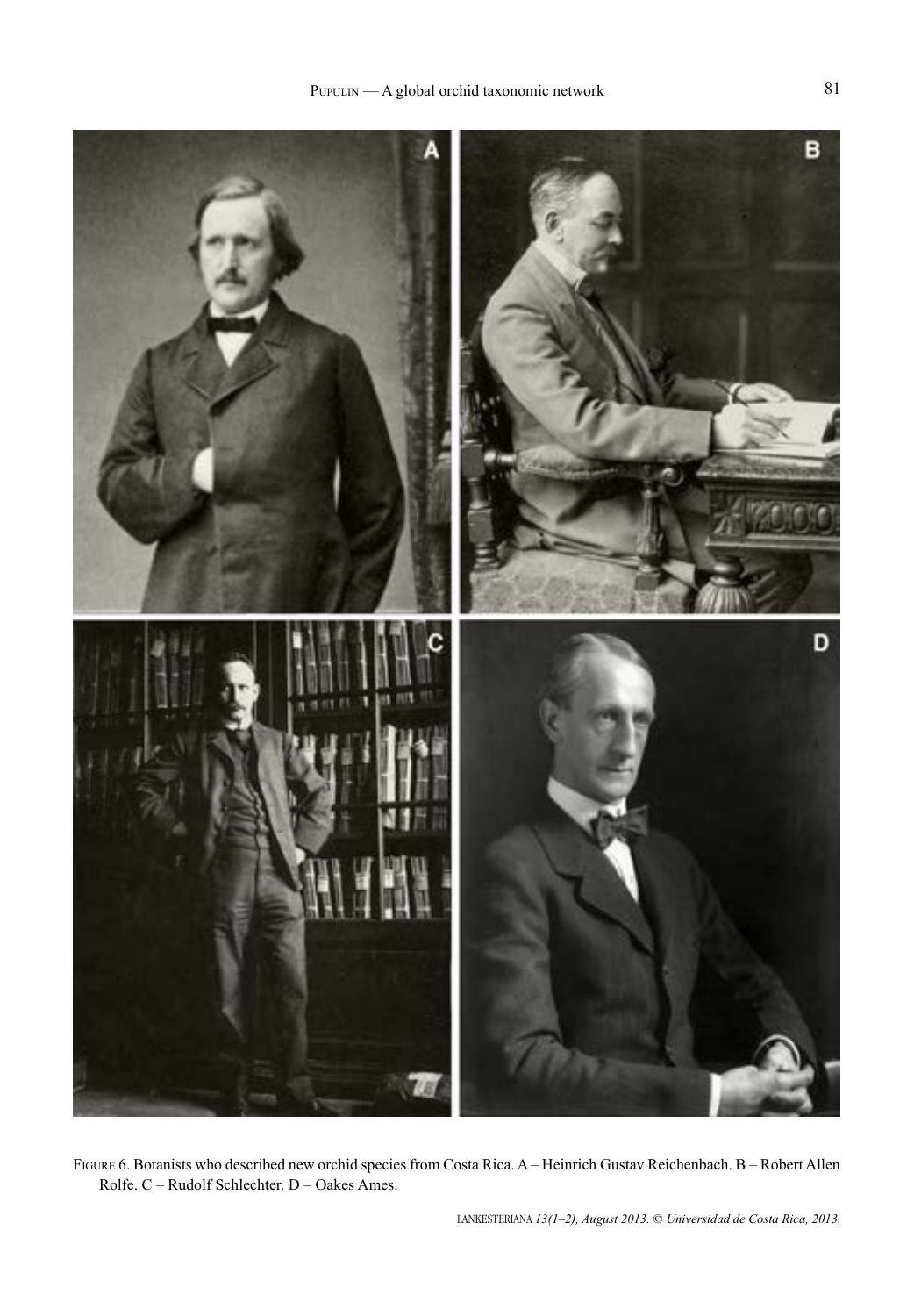necessary cooperation, as Mora-Retana's observations relied on the scrutiny of materials and information not available in Costa Rica.

When, in 2001, I was hired to work as an orchid researcher at LBG, the taxonomic archives of the center were still limited to two file cabinets, and there was no specialized library. Although the scarcity of economic resources has been mostly identified as the principal factor limiting the growth of the biological sciences in tropical countries, we discovered instead that the major limiting factor was the scarcity of information (Pupulin & Warner 2005).

# **The advent of the Internet**

Images of herbarium specimens in the form of photographs, slides, photocopies, etc., with a special emphasis on nomenclatural types have long been used as complementary materials for taxonomic studies. Early examples of extensive image collections of type specimens date back to the 1930s (i.e., the photographs of European types taken by J. Francis Macbride, now available from the web site of the Field Museum in Chicago), but it was not until the advent of digital data capture in the last two decades that the information sources represented by biological collections kept in developed countries began to be effectively disseminated. Toward this end the project CROTYPES, a joint effort by the LBG and the Oakes Ames Orchid Herbarium, digitized the nearly 800 type sheets of Costa Rican Orchidaceae, probably the richest repository in the world (Pupulin & Romero 2003). Analogous projects were carried out in subsequent years by LBG researchers at the herbaria of the Marie Selby Botanical Gardens, the Royal Botanic Gardens, Kew, the Real Jardín Botánico of Madrid, the Linnean Society of London and the Natural History Museum in Vienna. Rare-to-find, important texts for the interpretation of the orchid flora of Costa Rica were also digitized in the last ten years.

It was a fortunate circumstance that, when the structure of EPIDENDRA was originally discussed, the use of the Internet was already established as the main electronic platform for data interchange. Since 1982 the Missouri Botanical Garden had established with Tropicos its primary supporting database for botanical taxonomic research, with an Internet page that today provides open worldwide access to over 1.2 million plant names (with synonymy, types, distributions, references, and cross-referenced specimen records; Tropicos 2012). In the mid-1980s the production of an electronic version of *Index Kewensis* gave rise to the International Plant Names Index (IPNI), a database of the names and associated basic bibliographical details of seed plants, ferns and fern allies, a collaborative effort among the Royal Botanic Gardens, Kew, Harvard University Herbaria and the Australian National Herbarium. Currently, it holds more than 1.6 million name citations, 42,000 authors and almost 17,000 publications (IPNI 2012). Later, Rudolf Jenny made public his personal orchid literature database, BIBLIORCHIDEA, which contains most of the existing journal articles, books and preprints on Orchidaceae. With its 150,000 entries, it is maintained today by the Swiss Orchid Foundation at the University of Basel, which also added the World Orchid Iconography, including almost 80,000 records for over 10,000 orchid species. Taken five years to complete, the Royal Botanic Gardens, Kew, published in 2006 the World Checklist of Selected Plant Families as a searchable electronic database consolidating over 200,000 names. The project has now become an international collaborative program with more than 150 contributors throughout the world who update nomenclature and identification of the species (WCSP 2012). Several other databases arose in the last decade, some of them specifically devoted to Orchidaceae, such as the Internet Orchid Species Photo Encyclopedia compiled by Jay Pfahl, the Orchid Picture Reference Database created by the London Orchid Society (Ontario, Canada) with almost 140,000 links to pictures found in over 1500 picture sources. Others have a more regional approach (such as Orchidaceae from Central Africa, including scientific names, distribution data, images, identification keys, links and references). Still others focus on genera, such as Nina Rach's The *Sobralia* Pages and The *Stanhopea* Pages, with images, and information on habitat and culture.

Until recent years, one common characteristic of nomenclatural databases was that they were mainly built as a reference system designed to provide references to plant names, basionyms and synonyms, nomenclatural types and lists of *exsiccata* for selected regions, allowing botanists to gain ready access to the authors of names, titles of key publications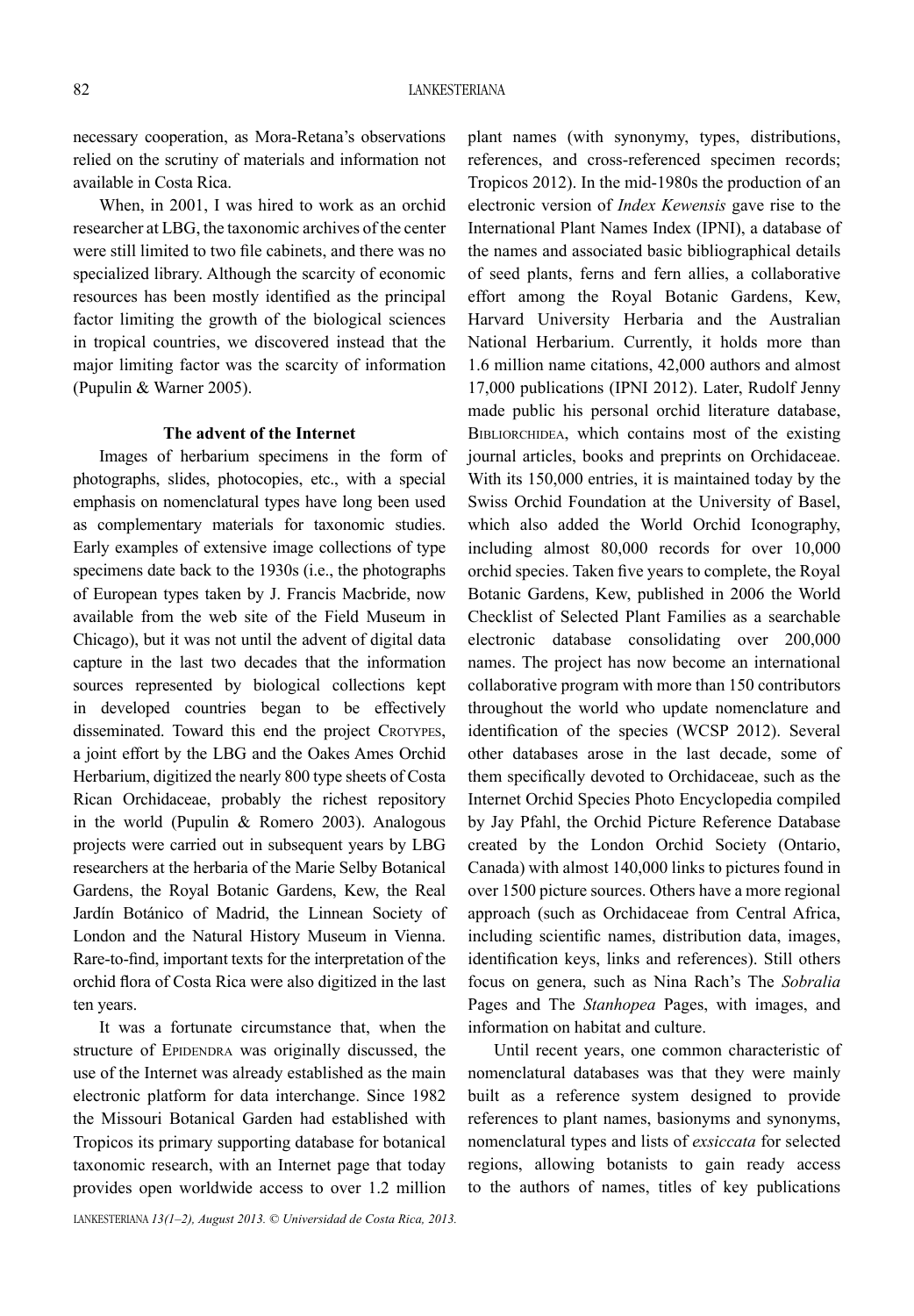

FIGURE 7. A screenshot of a page from the first version of EPIDENDRA website.

and, indirectly, to locations of type specimens. The users, however, are referred to physical documents (protologues and other critical publication, types and other materials associated with the types) that are not available electronically. In this sense, the electronic tools for the retrieval of botanical information presuppose direct access to the sources through libraries and herbaria services. This is often not the case in tropical countries, where facilities are often insufficient and where the lack of historical libraries and the relatively modernity of the existing herbaria represent a major obstacle for botanic research when concerned with the retrieval of historical information (Gómez-Pompa & Nevling 1988; Pupulin & Warner 2005; Pupulin 2007).

In 2002, the conceptual discussion about the characteristic of JBL databases was substantially concluded, and the intranet version of EPIDENDRA began its life. The name of the database, the plural of *Epidendrum*, was an allusion to the old name under which Linnaeus knew all the epiphytic orchids from the tropics. As a mainly internal research tool, EPIDENDRA was designed to gather and make electronically available all the materials from the garden's collections: the documentation center, the library, the living plant collections and the ancillary collections (spirit, pollinaria, slides, scans, material in silica). When EPIDENDRA eventually opened to the public with the launch of its first web page in 2003 (Fig. 7), the system focused on the direct availability of the original sources as its main attraction (Schug 2003). Since then, the database has been profoundly modified to satisfy the needs of a more demanding public and simplify its access and use, but the conceptual structure of EPIDENDRA has remained almost unchanged until today.

### **Epidendra's taxonomy**

In the past, the debate on biological databases mainly focused on the best model to be used in organizing taxonomic data from literature and other sources to avoid oversimplification and reflect the elasticity of taxonomy as well as alternative taxonomies (see, e.g., Berendsohn 1997; Conn 2003).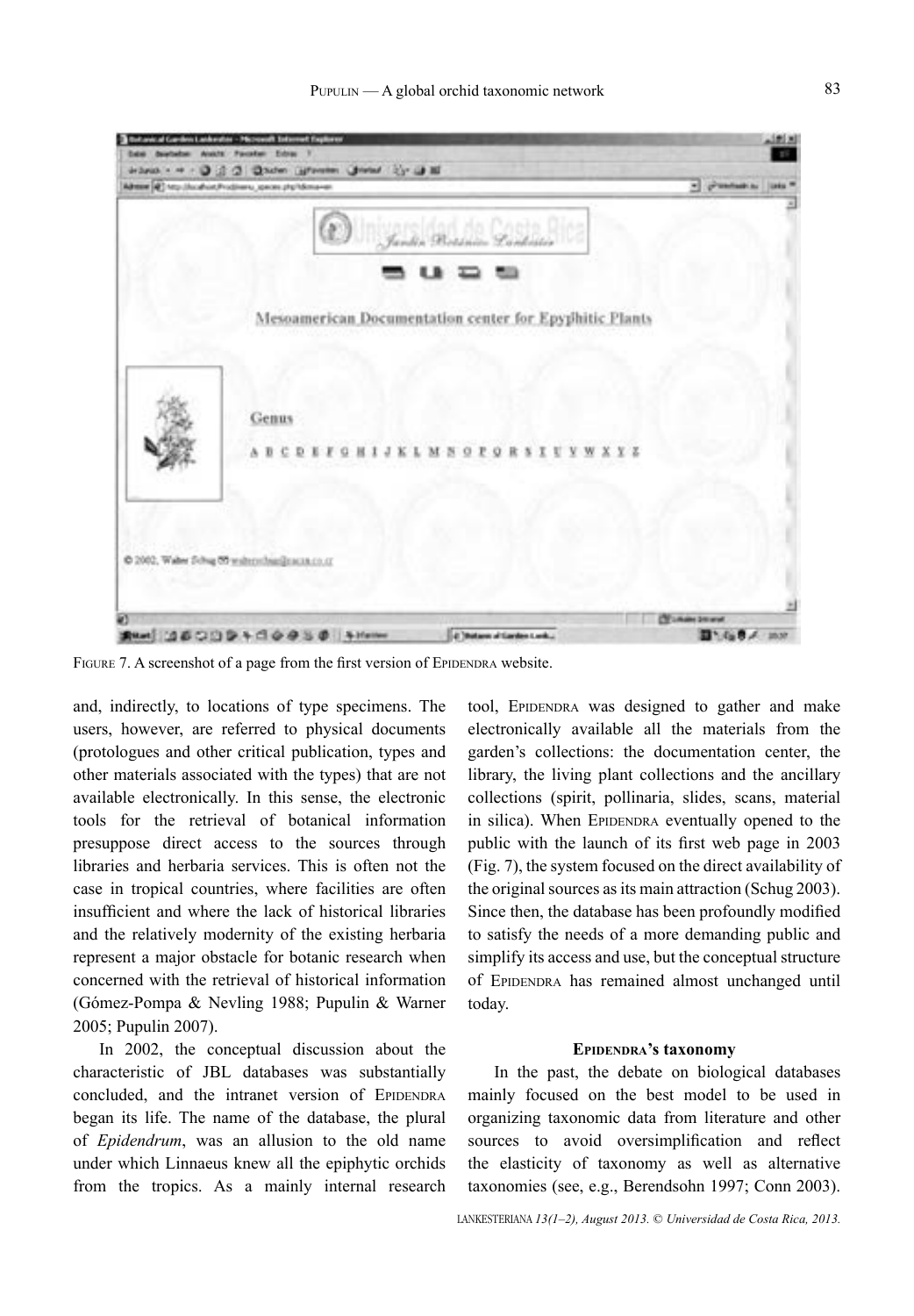As taxonomic information may become rapidly outdated in the tropics, we hoped to be able to build a system designed to reduce taxonomic decisions in the database to a minimum as an alternative to the necessity to train specialized staff and thereby increase the cost of the effort.

As botanical names of any rank, independent of their priority and meaning, are equivalent in weight, we visualized a horizontal structure wherein all species names were equally considered: names were simply treated as equivalent doors to gain access to relevant taxonomic information. Our intention was to provide unrestricted access to documentary sources, and a simple but accurate system of cross-referenced synonyms seemed to be the best way to guarantee the easiest access and avoid difficult (and sometimes useless) taxonomic controversies. According to this plan, we were confident that the taxonomic work and therefore the need of specific skills and expertise could be basically reduced to verification of heterotypic synonymies recorded in taxonomic literature through a careful study of original type materials (Fig. 8A). Our plan soon proved to be too optimistic.

First, taxonomic literature is plagued with errors. Species names can be ineffective, illegitimate, invalid or simply inexistent; the simple priority rule in the application of names has often been ignored or distorted, mainly when old and obscure scientific names are concerned; spelling is frequently incorrect; and old and new homonyms — to be disentangled – pop up with unexpected frequency. The uncritical "horizontality" of our system, which should have allowed a sort of automatic implementation of the database, became a taxonomic nightmare. This also applies to supposed automatic, homotypic synonymy: irrespective of accepted generic circumscriptions or *before* such considerations, can generic names confidently be used according to the provisions of the Code? Are they effective, legitimate, valid?

Furthermore, with the inclusion in the database of flower photographs, as well as historical and modern botanical illustrations and drawings, PDF files of relevant literature, and images of the pollinaria, we met another conceptual difficulty. Synonymous names have no reality as living organisms: flowers, pollinaria, and even preserved genetic samples only belong to good species, associated with a correct and accepted name.



FIGURE 8. The conceptual structure of EPIDENDRA's taxonomy. A – The originally expected, horizontal, mostly uncritical model. B – The actual, verified model. Orange boxes and letters indicate areas that are dependent on taxonomic decisions.

One step beyond the index, the individual species-files of Epidendra must belong to one of two categories: an accepted name (including all the ancillary iconographic materials) or a synonym, which is just a nomenclatural door to be referred to the accepted name.

It is now quite clear for us that, to maintain an updated and critically evaluated taxonomy and relative taxonomic history, the adoption of one or more alternative taxonomies cannot be avoided, even when the taxonomic system is unofficial (Fig. 8B).

#### **The systematic framework**

Again, EPIDENDRA was fortunate in coinciding with the publication of *Genera Orchidacearum*, the greatest effort ever made by the scientific community at producing a robust and natural account of the orchids at the generic level, incorporating molecular data in a truly phylogenetic classification, which eluded plant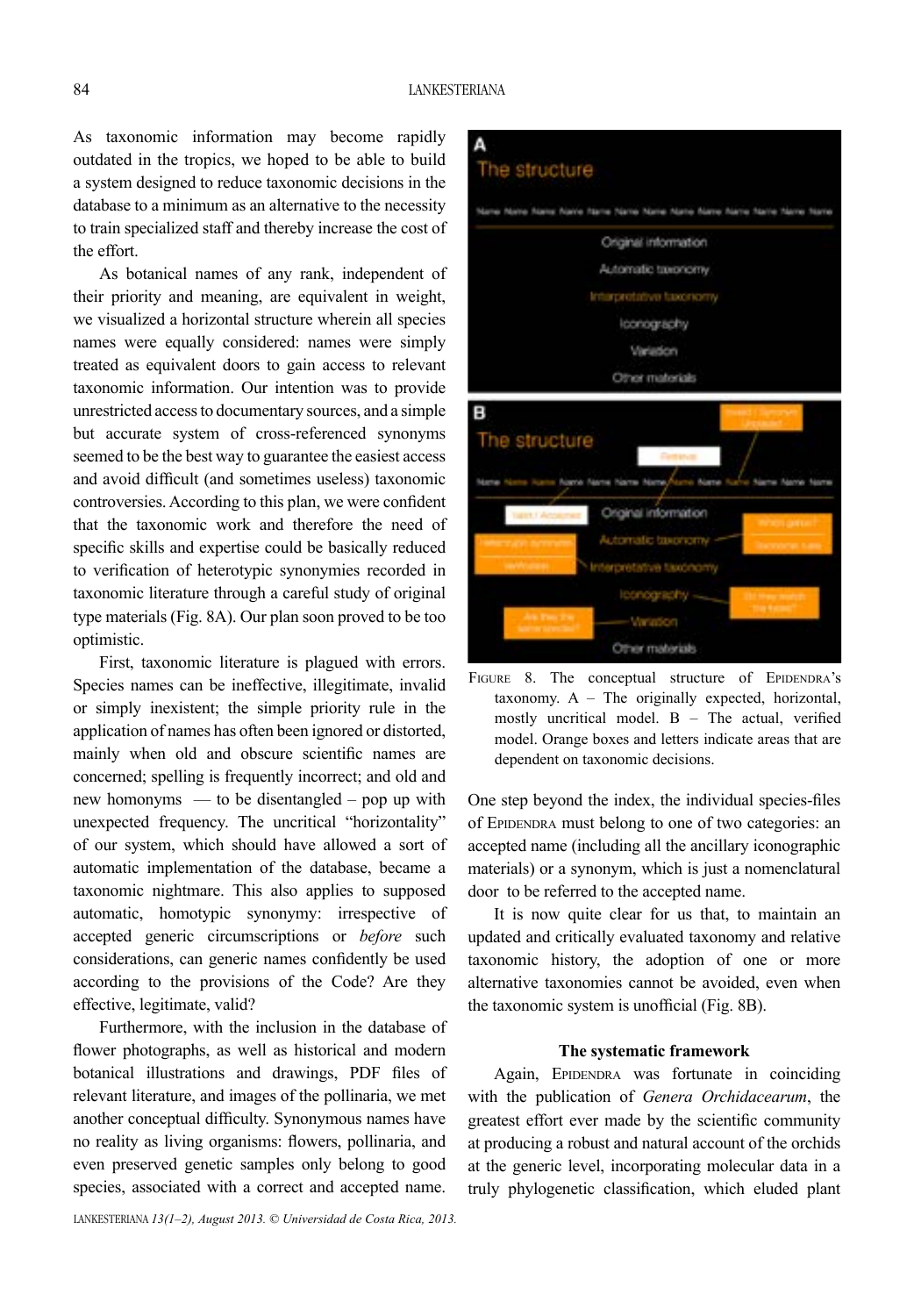

FIGURE 9. Generic circumscriptions adopted by *Genera Orchidacearum* constitute the systematic framework of EPIDENDRA.

scientists for years (Pridgeon *et al.* 1999, 2001, 2003, 2005, 2009, in press) (Fig. 9). The editors invited several international specialists to contribute in their particular areas of expertise, to produce comprehensive treatments for each genus, with complete nomenclature, description, distribution, and summaries of our biological, ecologic, and economic knowledge. The first volume of the series saw the light in 1999, the second in 2001, and the third — including the second part of subfamily Orchidoideae and subfamily Vanilloideae — in 2003, just in time to be adopted as the general systematic framework of LBG's database. Since then, volumes 4 and 5 of *Genera Orchidacearum* (issued respectively in 2005 and at the end of 2009) presented the first two parts of the treatment of the largest subfamily of Orchidaceae, Epidendroideae, which also includes most Neotropical taxa. In particular, the last published volume includes treatments of 187 genera in tribe Cymbidieae. Many of the groups covered (like Maxillariinae and Oncidiinae) have been extensively reorganized in recent years, and the work updates accordingly generic circumscriptions and nomenclatural changes. In addition, the volume included an addendum with relevant nomenclatural changes in Laeliinae made since the publication of volume 4, in which that subtribe was covered. The

last volume of the series, volume 6, covering mostly Paleotropical genera, is expected to be published in 2014.

Even though orchid systematics will probably remain in a fluid state for years in the future as new data are incorporated, the framework of *Genera Orchidacearum* has proven to be consistently and broadly accepted by the scientific and horticultural communities, greatly reducing the effort by the staff working at EPIDENDRA to make nomenclatural assumptions on several alternative taxonomic circumscriptions.

## **Natural variation**

Botanists working in tropical areas have an opportunity to improve our knowledge of orchid diversity and to provide a bridge between systematic research and the general public, incorporating in their floristic databases other data that are not accessible to their colleagues in the developed nations, such as visual databases of specimens, slides, drawings, etc. Systematically associated with preserved vouchers, and often with their respective pollinaria, the photographs of flowers included in EPIDENDRA are not representative of the species but instead a faithful depiction of individual characteristics and a tool to understand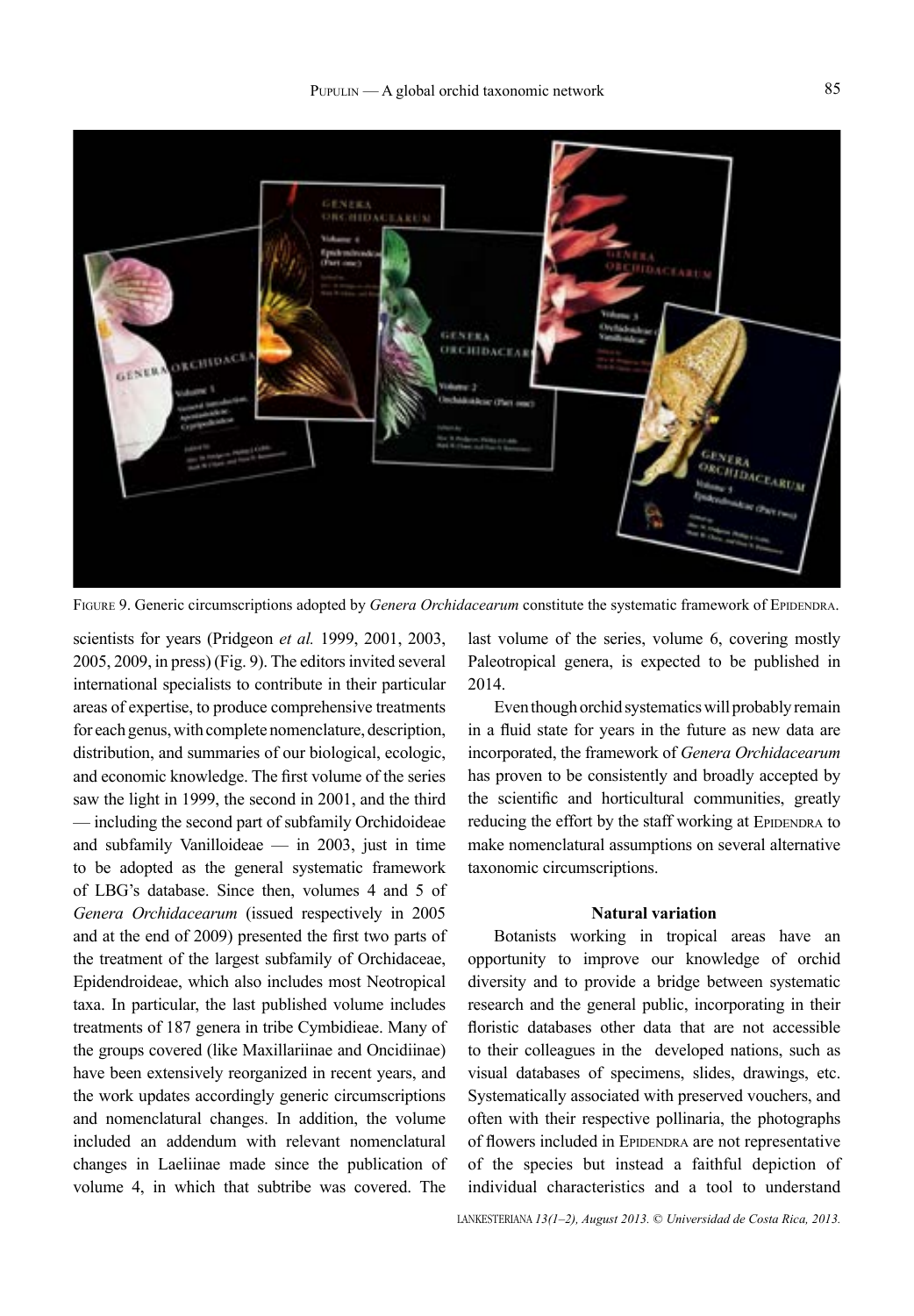# 86 LANKESTERIANA



FIGURE 10. A page from the actual on-line version of EPIDENDRA.

LANKESTERIANA *13(1–2), August 2013.* © *Universidad de Costa Rica, 2013.*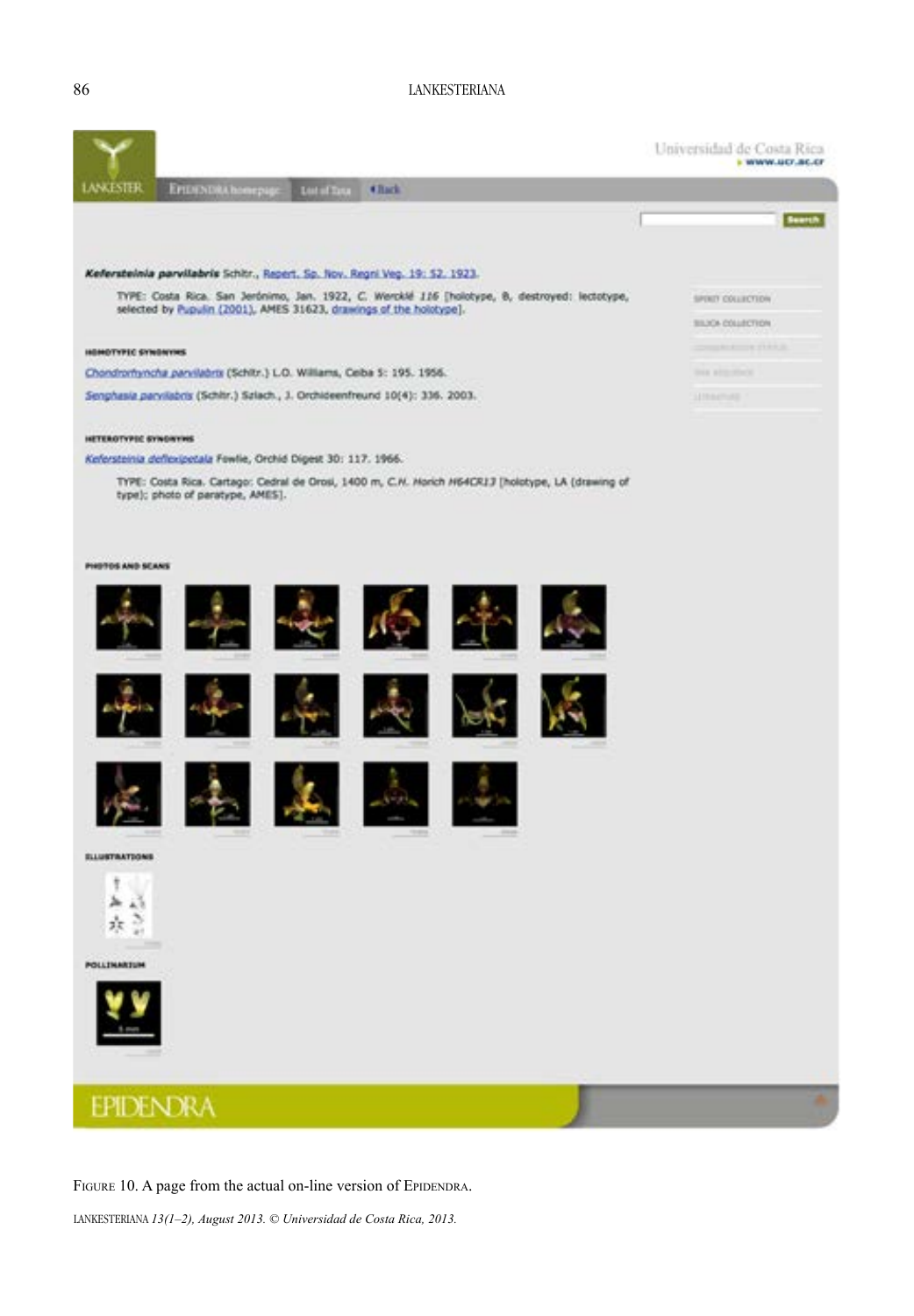

FIGURE 11. Published binomials in A) the plant kingdom, and B) Orchidaceae.

the natural variation of living organisms and improve our appreciation of specific circumscriptions (Pupulin 2009). Today, the database includes over 15,000 photographs and illustrations of orchid species. Looking at several files of EPIDENDRA such as those of *Guarianthe skinneri* (Bateman) Dressler & W. E. Higgins or *Kefersteinia parvilabris* Schltr. (Fig. 10), one can easily understand why the taxonomy of tropical orchids, often based on the study of a single or a few specimens, is plagued by tens of thousands of synonymous names.

# **A daunting task**

Dealing with the nomenclature and taxonomy of probably the largest family of angiosperms represents a serious commitment. Current figures for the plant kingdom suggest a grand total of 1,250,000 names, of which about one million are species names. Of these, however, almost half are synonyms, and more than 250,000 are unplaced for lack of information or taxonomic verification (WCSP 2012; Fig. 11A). An estimation of the orchid names to be included in EPIDENDRA accounts for almost 100,000 binomials. Of these, probably less than 30,000 are good species, at least 55,000 are synonyms, and some 15,000 require further study to be placed correctly in any of the categories (Fig. 11B). Even though EPIDENDRA concentrates mostly on Neotropical taxa, the task remains daunting, as orchid species from tropical regions of the Americas represents half of all Orchidaceae. With some 8,000 binomials actually included, EPIDENDRA only covers today about one-tenth of the published orchid names (Fig. 12). However, coverage is not random: almost 90% of the orchid taxa from Costa Rica are included and approximately 40% of all Orchidaceae of Mesoamerica, including Mexico. Particularly well represented are also the orchids of Panama, which constitute a definite target for LBG researchers. Through the strong relationship developed recently with the Andean Orchids Research Center in Ecuador, emphasis has been put on Ecuadorian and Andean taxa, particularly in the most diverse group, Pleurothallidinae Lindl. (Fig. 13A).

Of the 16,000 users who visit EPIDENDRA every year, 85% come from Latin American countries. Of these, more than 40% are from Costa Rica and about 50% from Central America. Contacts from Colombia and Ecuador are most numerous from South America (5.5% and 3.5%, respectively), followed by visitors from Brazil (2.5%). The most frequent non-Latin American visitors are from the United States (7.5%), Germany (3.5%) and the Netherlands (3%).

### **Where we are going from here**

That EPIDENDRA could continue offering to the scientific and horticultural communities a real service is mostly dependent on the reliability of data presented in its pages. Until now, this has been achieved by focusing the effort of data taxonomic verification (species names, protologues, images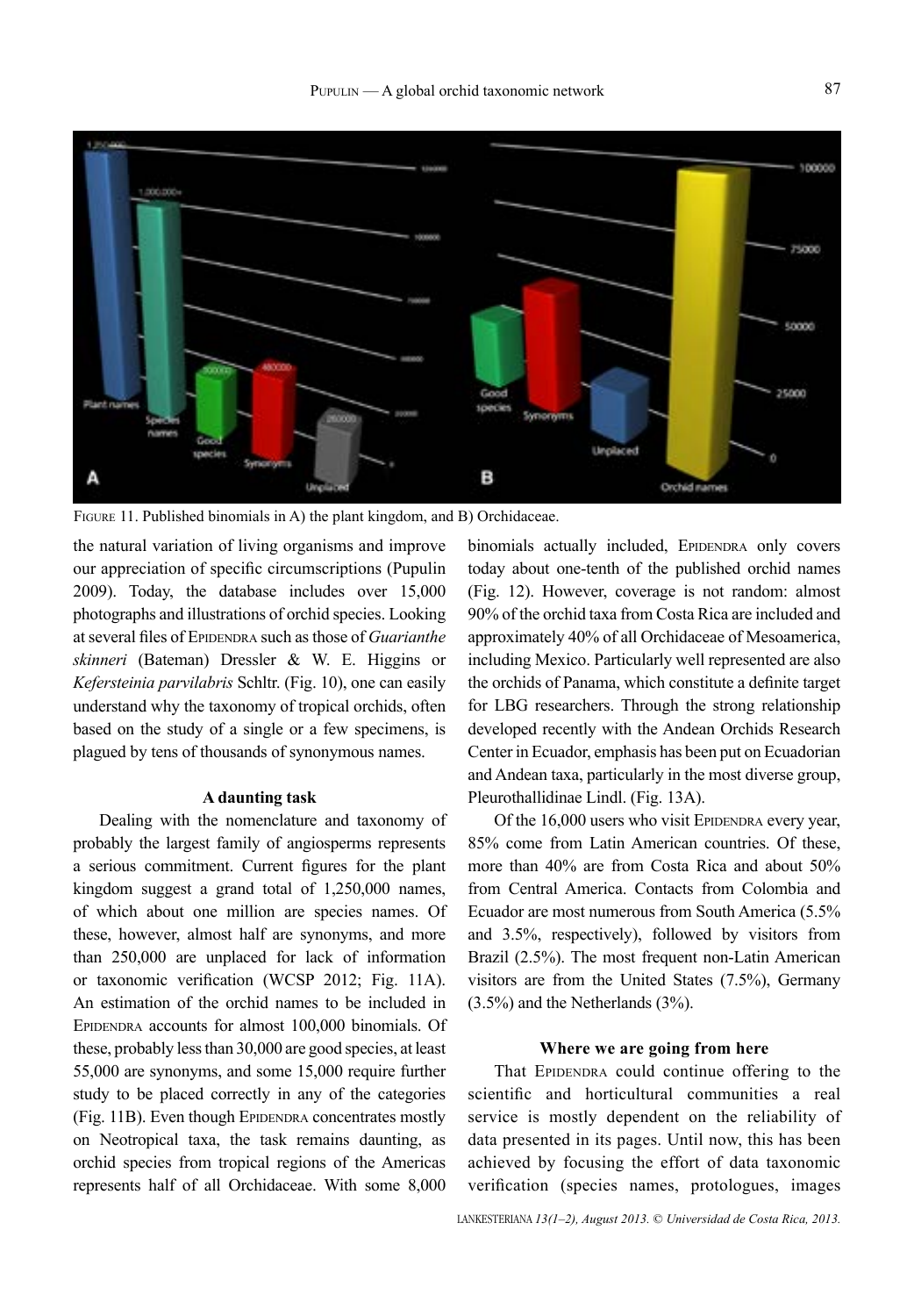

FIGURE 12. EPIDENDRA mostly includes records related to the orchid flora of the American tropics. With some 9,000 critically evaluated names, it covers today one-tenth of all Orchidaceae binomials.

of types, type illustrations, photographs and other illustrations) for those taxa that can be more easily studied at the center, both as living specimens and conserved vouchers, and on which the taxonomists of the LBG have more experience. Meanwhile, EPIDENDRA has been instrumental in the creation of a vast system of scientific agreements with other institutions and researchers. These include institutions that contributed digitized images of historically relevant materials and literature, as well as research centers and students that contribute their expertise in particular orchid groups or local floras (Fig. 14).

To expand geographic coverage of the database to embrace orchid floras of tropical regions of the Old World, and in particular the taxonomy of large groups as *Bulbophyllum* Thouars or *Dendrobium* Sw. or difficult species complexes as in the genera *Ophrys* L. and *Dactylorhiza* Neck. ex Nevski, the curators of EPIDENDRA need the scientific and technical support

from a large group of experienced researchers across the world. Such expertise, in fact, should not be limited to the taxonomy of the involved taxa but would require other skills to nourish the network with a rich and varied imaging support.

Given its actual coverage and the needs of local researchers, the first regions towards which EPIDENDRA should expand are the West Indies and the Amazonian regions and Brazil in South America (Fig. 13B). In the Old World tropical regions, the orchid flora of Africa will have priority in the next years, as it is likely that local botanists and naturalists will need original documentary sources to interpret and identify their plants correctly. Orchid-rich tropical regions of Southeast Asia will eventually represent the last step to complete the database (Fig. 13C). The complex orchid floras of the temperate regions are a minor priority for the global taxonomic orchid network, as scientists who deal with them also usually have unrestricted access to documentary sources.

Right: FIGURE 13. Covering areas of EPIDENDRA (2012) and directions for development. A – Most represented in the database are taxa from Central America and Andean South America. B – The Antilles, Amazonian South America and Brazil are the most immediate target of the network. C – Orchid species from the Paleotropics represent a further development.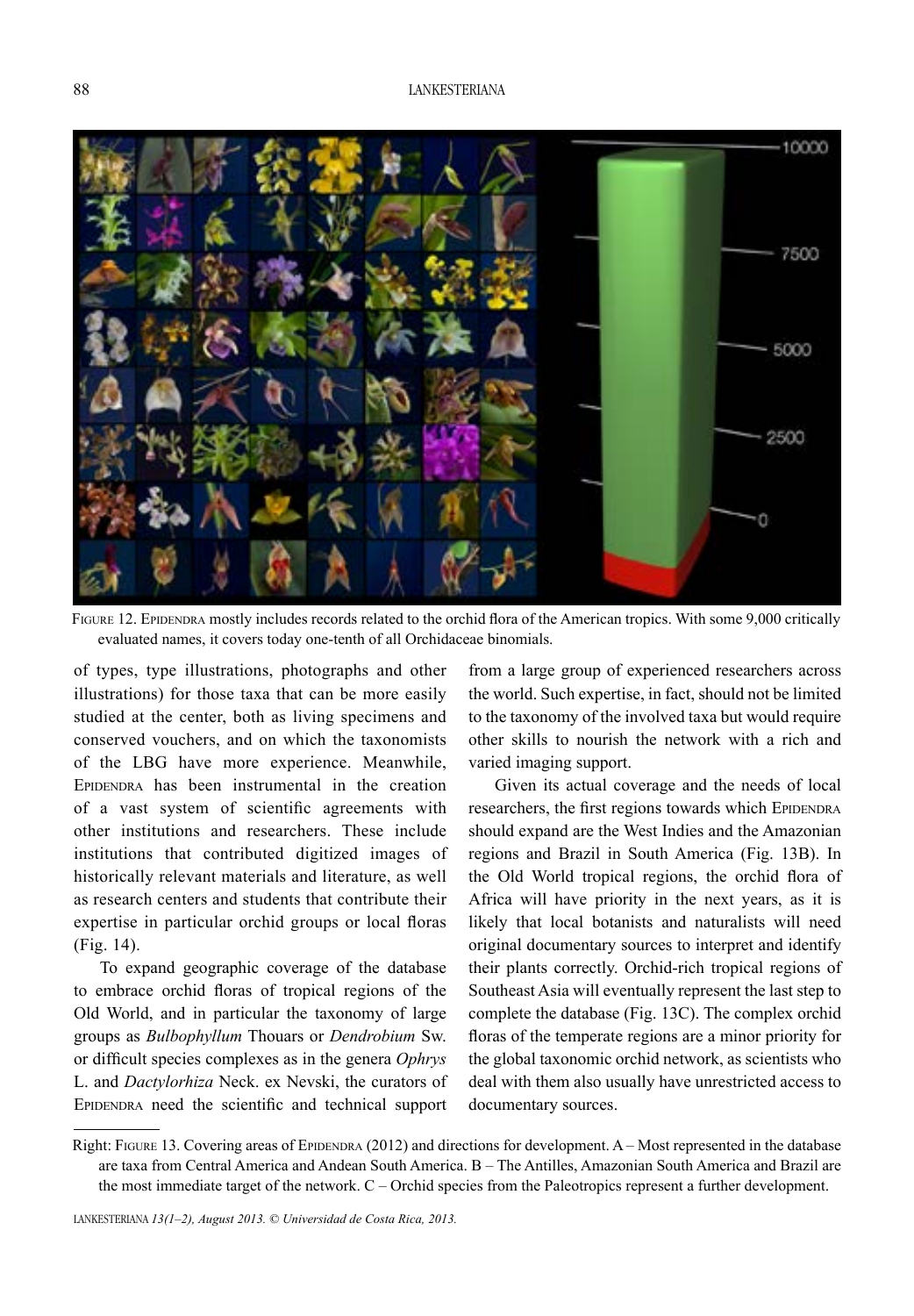

LANKESTERIANA *13(1–2), August 2013.* © *Universidad de Costa Rica, 2013.*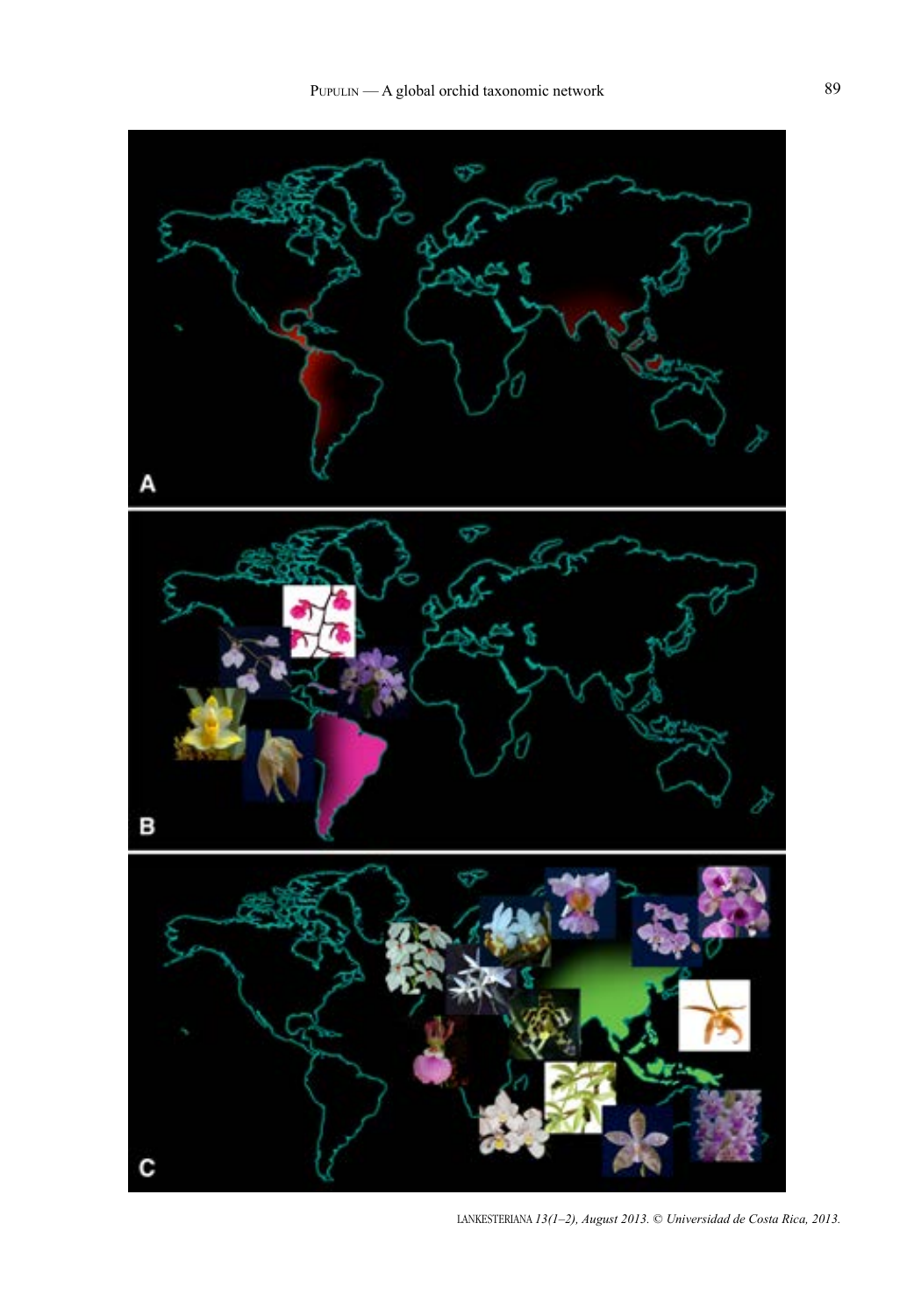

FIGURE 14. EPIDENDRA scientific network. Red dots indicate institutions that provide historical material and literature to the database. Green dots are centers providing expertise in particular groups. White dots are other institutions with which agreements for scientific cooperation are underway.

Progressive access to essential documents related to the orchid diversity of Costa Rica and other regions of Central America has enabled research staff at LBG to improve the quantity and quality of their taxonomic work significantly. The daily use of EPIDENDRA by a growing number of orchid researchers in the Latin America demonstrates that the documentary gap that slowed botanical activity in the tropics may be, and must be, left behind.

ACKNOWLEDGMENTS. I would thank all the people who participate to the conceptual discussion about the reasons and scopes of EPIDENDRA, and in particular Jorge Warner, Diego Bogarín, Daniel Jiménez, Hilda León-Páez, Carlos Ossenbach and Walter Schug. Gratitude is extended to my colleagues at LBG, Robert L. Dressler, Melania Fernández, Adam P. Karremans and Christina M. Smith, who daily improve the databases with their work. A special acknowledgment is due to the curators and staff of the herbaria and libraries that took part to the project in its ten years of activity: in particular to Gustavo A. Romero-González (AMES), Phillip J. Cribb (K), M. Velayos Rodríguez and M. R. Noya Santos (MA), Wesley E. Higgins and Bruce Holst (SEL), and Ernst Vitek (W). The project 814-BO-709 "EPIDENDRA: las bases de datos electrónicas de orquídeas del Jardín Botánico Lankester" is supported by the Vice-presidency of Research, UCR, which is warmly acknowledged here.

## LITERATURE CITED

- Atwood, J. T. & D. E. Mora-Retana. 1999. Orchidaceae: Tribe Maxillarieae: subtribes Maxillariinae and Oncidiinae. *In*: Burger, W. (ed.). *Flora costaricensis*. Fieldiana, Bot., n.s. 40: 1–182.
- Barbosa Rodrigues, J. 1877. *Genera et species orchidearum novarum*. Rio de Janeiro, C. et H. Feiuss.
- Barringer, K. 1986. Typification of Schlechter's Costa Rican Orchidaceae. I. Types collected by A. Brenes. Fieldiana, Bot. n.s. 17: 1–24.
- Berendsohn, W. G. 1997. A taxonomic information model for botanical databases: the IOPI Model. Taxon 46: 283–309.
- Conn, B. J. 2003. Information standards in botanical databases – the limits to data interchange. Telopea 10: 5360.
- Gómez-Pompa, A. & L. I. Nevling Jr. 1998. Some reflections on floristic databases. Taxon 37: 764–775.
- IPNI. 2012. IPNI holdings, at http://www.ipni.org/stats. html, consulted December 2012.
- Mello Leitão, C. de. 1937. *A biologia no Brasil.* São Paulo, Companhia Editora Nacional. Coleção Brasiliana: 99.
- Neiva, A. 1929. *Esboço histórico sobre a botânica e zoologia no Brasil*. São Paulo, Sociedade Impressora Paulista.
- Ossenbach, C. 2009. Orchids and orchidology in Central America: 500 years of history. Lankesteriana 9(1-2): 1–268.